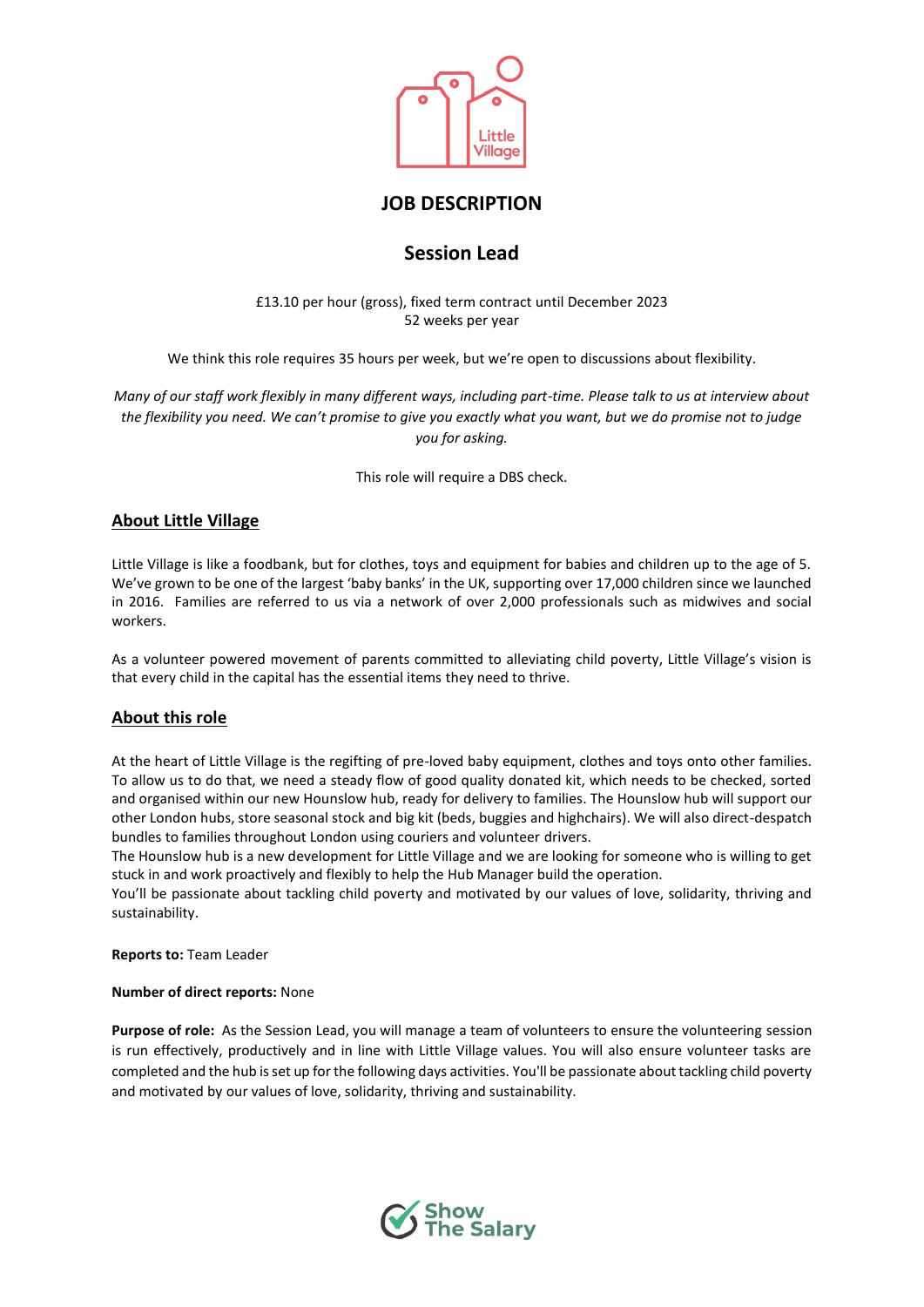

## **Key Tasks and Accountabilities**

### **Volunteer Management:**

- To effectively induct new volunteers, ensuring they are familiar with Little Village's policies and procedures and understand its values.
- To welcome volunteers (including corporate volunteers) to each session, ensuring the session has a fun, professional and productive feel.
- To train new volunteers and allocate a buddy or mentor during sessions if required.
- To start each session with a briefing for all volunteers, ensuring every volunteer has a role and is clear about the objectives of the session/their task, also identifying individual volunteer strengths and areas of interest.
- To be the point of contact for questions and queries during the session.
- To build a rapport with volunteers, so that you get to know them personally, whilst respecting personal boundaries (if you know the name of their favourite pet and how they like their tea, even better).
- To make sure volunteers take breaks, making them a hot drink when needed.
- To ensure that volunteers entitled to travel reimbursements are paid, if applicable.
- To manage any young volunteers and/or DofE students, ensuring any assessments are completed and the correct hours/sessions are achieved.
- To be responsible for health and safety during the session, including conducting personal risk assessments for any volunteers with individual needs, compiling and monitoring a risk assessment for the session, providing ongoing monitoring of health and safety, and ensuring all policies and procedures are followed during the session.

## **Task Management:**

- To ensure any priorities for that session are completed and any outstanding tasks are communicated to the Hub Manager/Team Leader.
- To develop and implement any necessary processes that support the session.
- To ensure that quality standards are met and that all donations are sorted, checked, organised and stored appropriately.
- To work with families when they arrive to collect their items to make sure they have a dignified experience and that you answer their queries appropriately. Signposting where needed.
- Safeguarding awareness. As the point of contact for families, to be aware of your safeguarding responsibilities and escalating as and when needed.
- To pack for families and/or supervise volunteers who pack for families.
- To ensure that all rubbish and waste is disposed of correctly at the end of the session.
- To ensure the hub is fully set up for the next session's activities, using guides and information available.
- To ensure the hub is tidy and organised ready for the next day's activities.
- To set up hot drink station daily and pack it down.
- To ensure any donors are thanked and supported with donations they are delivering.
- To be in regular contact with the Hub Manager and Team Leader about any low or excess levels of stock.
- To unload and load delivery vans, sorting and place items on to racks, and shelves and using a pallet trolley to move kit around.
- To identify improvements to the stock system and come up with suggestions for development, working with the Hub Manager and Team Leader.
- To work closely with the Hub Manager, Team Leader and other Session Leads to ensure the smooth running of weekly activities.
- To take on specific scheduled responsibilities to support the Hub Manager, Team Leader and wider team with the day-to-day operations.
- Occasional representation of Little Village at community events.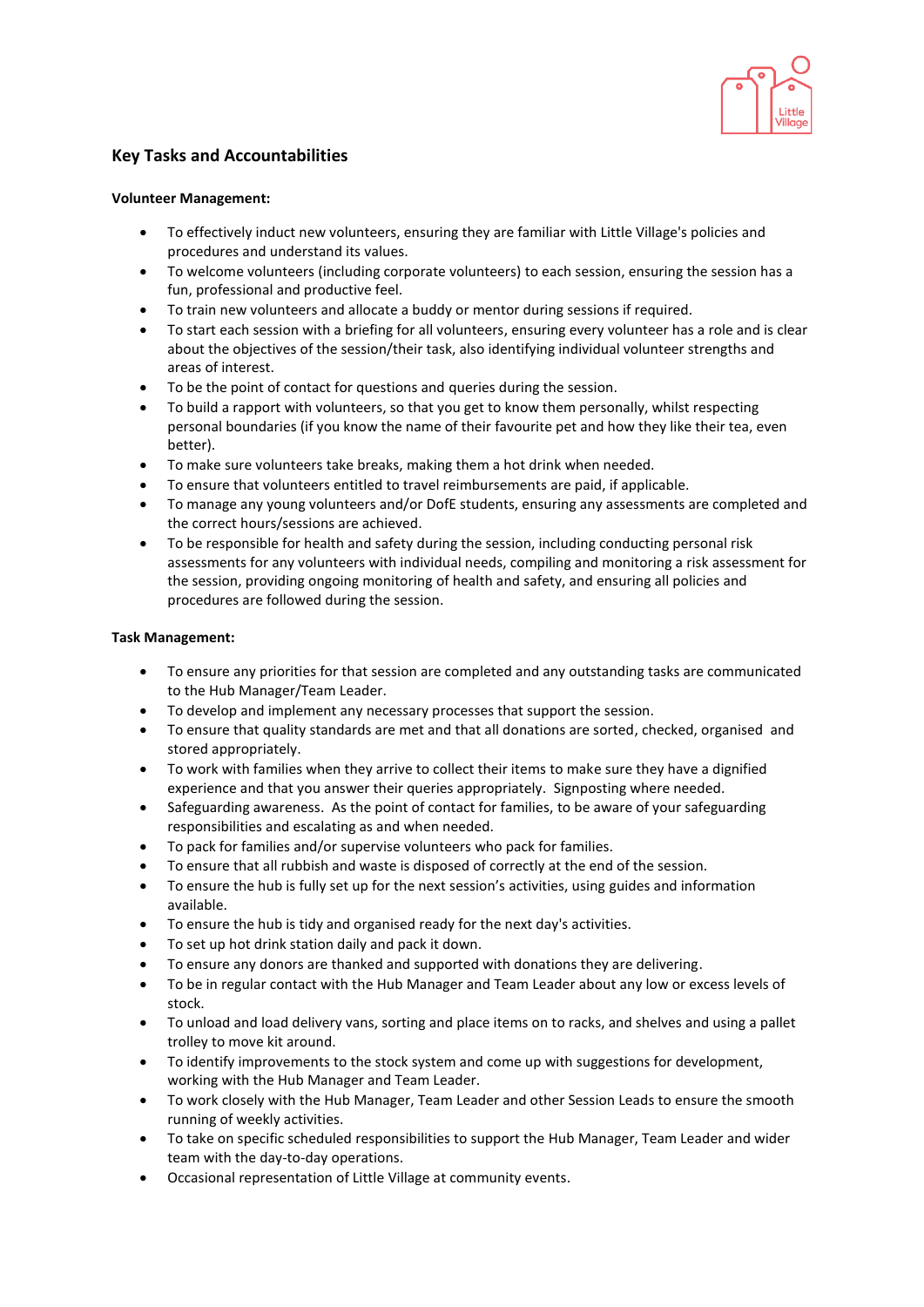

## **About your skills and experience**

We are looking for a highly motivated person to join our team. You should have:

- Excellent communication skills.
- Experience of using Microsoft Office 365 (Outlook, Excel, Word) and data input / processing.
- Exceptional organisational and delegation skills, and interest in routine tasks.
- The ability to communicate with and empower volunteers to be effective in their roles.
- The ability to work cooperatively with different types of personalities.
- The ability to motivate a team and make their contribution feel valued
- The ability to prioritise workloads and manage multiple tasks.
- The ability to think creatively and problem solve independently.
- Good knowledge of Little Village, its values and ethos.
- Desirable but not essential: Experience (direct or indirect) of living in poverty.

#### **What we can offer**

#### **Salary and pension**

The salary for this role is £13.10 per hour (gross) fixed term contract until December 2023. If eligible, we will match your contributions by 3% on pensions.

#### **Annual leave**

You will be entitled to 25 days of annual leave plus bank holidays (these will be pro-rated to reflect your working hours if you work less than 35 hours per week).

#### **Hours of work**

We think this role requires 35 hours per week, but we're open to discussions about flexibility. This is a 52 weeks per year contract.

#### **Location**

This role will be based at the Little Village Hounslow site, which is located at: Unit 27, Treaty Shopping Centre, First floor, London TW3 1QL (former Debenhams).

#### **Contract**

This is a fixed term contract, starting as soon as possible and finishing in December 2023. You will have a probation period of 3 months.

### **The application process**

Little Village operates in London, one of the most diverse cities in the world. We are working towards a goal where our team fully reflects that diversity and difference in lived experiences and strongly encourage applications from under-represented groups including people from Black, Asian and Minority Ethnic backgrounds, LGBTQ+ people, people with disabilities, people with lived experience of poverty either personally or through family, experience of the care system, non-graduates and first-in-family graduates. As part of our commitment to fairer recruitment, all applications will be assessed without names and any protected characteristics.

We want Little Village to be a place where our individual differences and contributions are truly recognised and valued. We want to support people with disabilities and are fully committed to make any reasonable